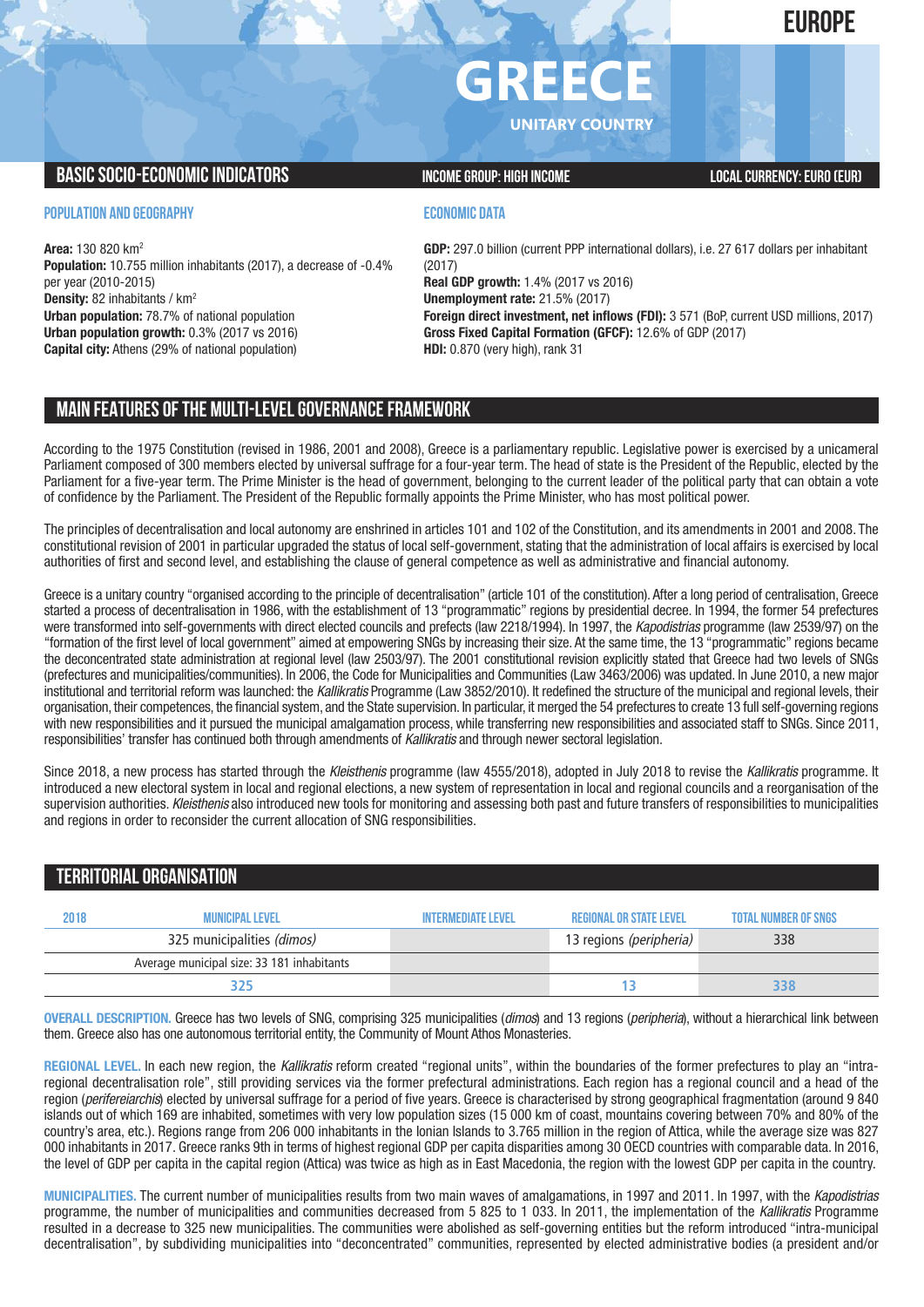a council depending on the size) and whose competences are basically consultative. Overall, there were 6 102 communities in 2016 (note: the 2018 *Kleisthenis* programme abolished the distinction between local and municipal communities introduced by the *Kallikratis* reform). At municipal level, members of the municipal council and the mayor (*dimarchos*) are elected by direct universal suffrage for a five-year term. Currently, municipalities have around 33 200 inhabitants, which is well above the OECD and EU28 averages (9 700 and 5 900 inhabitants). In 2016, 13% of municipalities had fewer than 5 000 inhabitants (vs 53% before the *Kallikratis* programme), versus 44% in the OECD. Athens, the capital city, is the most populated (around 665 000 inhabitants) but around 3.16 million if the functional area is taken into account (Calithèa, Peristérion and Piraeus, among others). However, Athens does not have a special status as a capital city but is included in the metropolitan region of Attica. Together with the metropolitan area of Thessaloniki, they have a regional status with some additional metropolitan functions given to them to address supra-local concerns.

**INTER-MUNICIPAL COOPERATION.**Article 245 of law 3463/2006 states that voluntary horizontal cooperation between municipalities is achieved by the establishment of municipal associations in the form of legal entities governed by public law. Inter-municipal structures with single or multiple tasks do exist but many of them are inactive. The *Kallikratis* reform also provides for a form of obligatory inter-municipal cooperation known as "administrative support" in order to help smaller municipalities carry out some responsibilities transferred to them under the *Kallikratis* programme (e.g. town planning, technical and welfare benefits services). State territorial administration. The central government has seven deconcentrated administrations at territorial level. Led by a General Secretary appointed by the Ministry of the Interior, they are mainly responsible for coordination of state territorial administration, multi-level coordination, administrative supervision of SNGs, management of public assets, administrative issues (civil status, migration affairs, etc.), environmental affairs (natural resources,water management, forest protection) and representation of the central government.

## **SUBNATIONALGOVERNMENT RESPONSIBILITIES**

According to article 102 of the constitution, there is a "presumption of competence" in favour of SNGs for the administration of local affairs. The implementation of these principleswas done by successive laws including the 2006 Code for Municipalities and Communities and the decentralisation programmes.The 2011 *Kallikratis* reform in particular granted municipalities and regions new and expanded powers, transferred from the former prefectures and state deconcentrated administrations. At municipal level, the law has defined eight specific areas of responsibilities for municipalities, which remain broad. The *Kallikratis* programme transferred additional responsibilities related to local development, child protection, elderly care, social assistance to the unemployed/poor, and preventative healthcare. At regional level, the new regions are mainly responsible for regional planning and development, including the management of the authorities for regional EU operational programmes. Many regional and municipal areas are shared with the central government (e.g. education, health and transport), resulting in overlaps, especially with state deconcentrated administration.There is some asymmetry of responsibilities. SNGs located in the three insular regions (South Aegean, North Aegean and Ioniou) have a wider set of competences, e.g. local development, health and welfare, tourism and intra-regional transport plans. The metropolitan areas of Attiki and Thessaloniki, in addition to their regional responsibilities, can exercise responsibilities such as environmental protection, urban planning, transport and communications, civil protection and security, quality of life and urban renewal, which go beyond the municipality's administrative boundaries.

In order to provide their services, municipalities may set up legal entities of public or private law, including municipal public establishments, special purpose municipal associations and municipal enterprises under private law. With the crisis, municipal enterprises had been reduced by 80% (there were around 1 500 before the crisis, out of which 2/3 were inactive).

The 2018 *Kleisthenis* programme aims at taking stock of the transfers of responsibilities that have been completed so far in the framework of the *Kallikratis* programme as well as to better monitor and assess both current and planned transfers. In that perspective, several committees have been set up, including a permanent committee within the Ministry of the Interior, to evaluate every new bill that involves a transfer of responsibilities. Inter-ministerial committees have also been established to redefine responsibilities carried out by SNGs and procedures in cooperation with the competent ministries.

### **Main responsibilitysectors and sub-sectors**

|                                       | <b>REGIONS</b>                                                                                                                                                                                                                                       | <b>MUNICIPAL LEVEL</b>                                                                                                                                                                                      |
|---------------------------------------|------------------------------------------------------------------------------------------------------------------------------------------------------------------------------------------------------------------------------------------------------|-------------------------------------------------------------------------------------------------------------------------------------------------------------------------------------------------------------|
| 1. General public services            | Regional administration                                                                                                                                                                                                                              | Municipal administration; Building permits and urban planning applications;<br>Issuing professional licenses; Administrative civil services                                                                 |
| 2. Public order and safety            | Civil protection and emergency services                                                                                                                                                                                                              | Civil protection and emergency services; Some local policing powers                                                                                                                                         |
| 3. Economic affairs<br>/transports    | Planning/Programming and regional development; agriculture/livestock<br>and fisheries; Employment; Trade; Tourism; Roads, transport and<br>communications; Special transport services;<br>Support to local enterprises; Energy and industry; Tourism | Local economic development; Tourism; Employment;<br>Rural development, livestock and fisheries; Local roads;<br>Local public transport (including small ports)                                              |
| 4. Environmental<br>protection        | Natural resources;<br><b>Environment protection</b>                                                                                                                                                                                                  | Parks and green areas; Nature preservation; Waste management;<br>Sewerage; Street cleaning                                                                                                                  |
| 5. Housing and<br>community amenities | Public works; Urbanism;<br>Environment                                                                                                                                                                                                               | Urban and land use planning; Gas distribution;<br>Drinking water; Public lighting                                                                                                                           |
| 6. Health                             |                                                                                                                                                                                                                                                      | Health prevention (medical centres)                                                                                                                                                                         |
| 7. Recreation,<br>culture & religion  | Culture:<br>Sports                                                                                                                                                                                                                                   | Pre-primary education; Primary and secondary education (shared), mainly for<br>school construction, maintenance and equipment (via school committees)                                                       |
| 8. Education                          | Education                                                                                                                                                                                                                                            | Pre-school; Primary and secondary education; Vocational training                                                                                                                                            |
| 9. Social protection                  |                                                                                                                                                                                                                                                      | Social protection and solidarity mainly child protection; Elderly care;<br>Social assistance to the unemployed/poor/disabled; Support services<br>for families; Integration of foreigners; Housing benefits |

## **SUBNATIONAL GOVERNMENT FINANCE**

Scope of fiscal data: 325 municipalities, 13 regions, 522 Legal entities public law, 155 Legal entities private law. SNA 2008 Availability of fiscal data:

**High**

Quality/reliability of fiscal data : **High**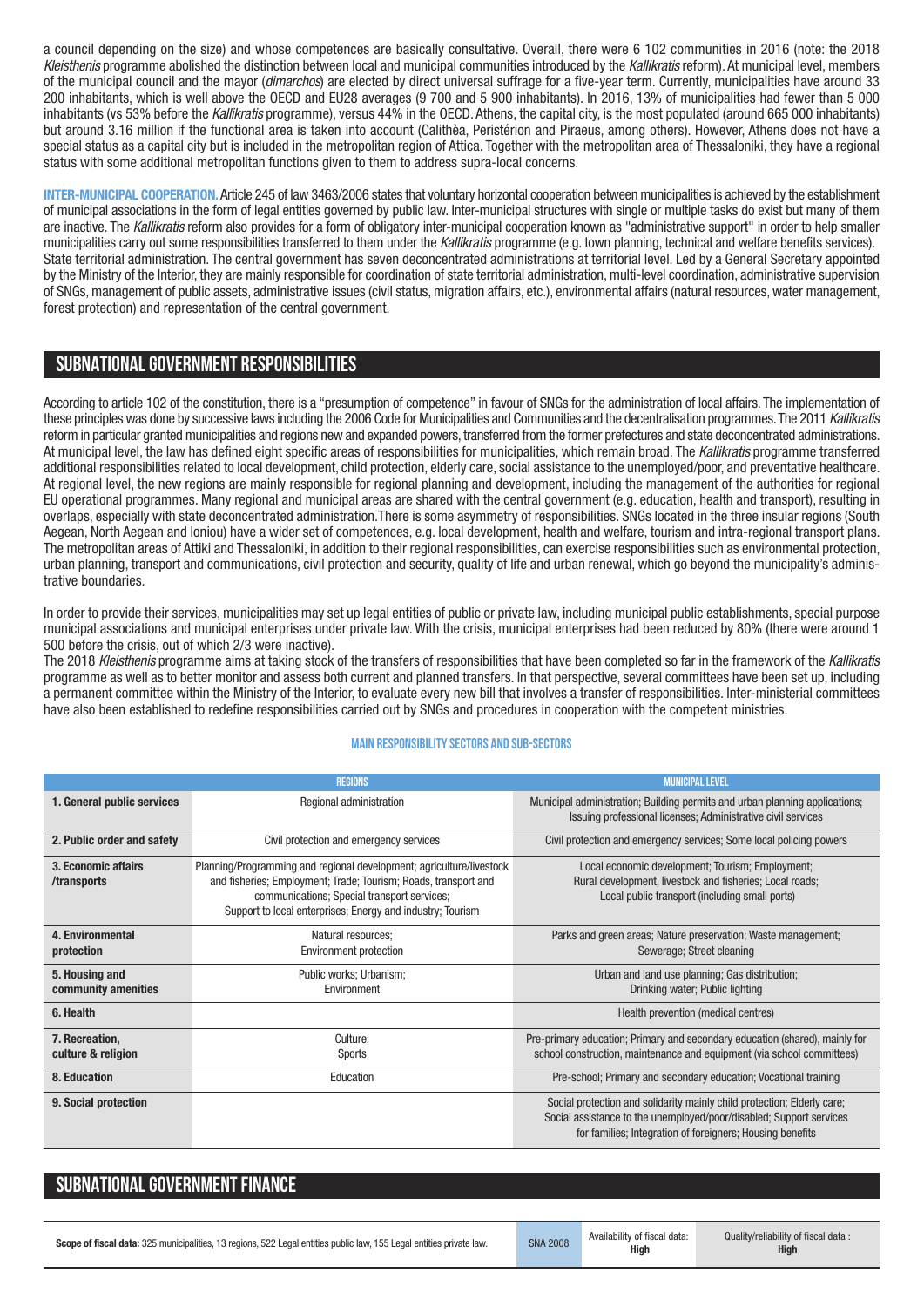

## **GREECE UNITARY COUNTRY**

**GENERAL INTRODUCTION.** According to Article 102 of the Constitution, SNGs have administrative and financial autonomy. The Constitution also specifies that the State should provide funds to SNGs so they can exercise their responsibilities, in particular when new tasks are transferred to them. The Constitution also provides for the adoption of specific laws concerning the allocation of taxes collected by the State as well as the determination and collection of local revenues directly from local authorities. However, fiscal decentralisation in Greece is not as developed as political and administrative decentralisation. The initial plan of fiscal decentralisation, called the ELLADA programme, which would have allowed SNGs to develop their fiscal capacity by collecting their own resources, was eventually abandoned. One reason for this is the context of deep economic and social crisis, which has severely affected SNGs. Austerity measures prevented the country from fully implementing the decentralisation programme, and, in the end, reduced the scope of action of SNGs, whose revenues and expenditure have dropped significantly in recent years.

### **SUBNATIONAL GOVERNMENT EXPENDITURE BY ECONOMIC CLASSIFICATION**

| 2016                            | <b>DOLLARS PPP / INH.</b> | % GDP   | % SNG EXPENDITURE | % GENERAL GOVERNMENT EXPENDITURE<br>(SAME EXPENDITURE CATEGORY) |  |
|---------------------------------|---------------------------|---------|-------------------|-----------------------------------------------------------------|--|
| <b>Total expenditure</b>        | 942                       | 3.5%    | 100%              |                                                                 |  |
| Inc. current expenditure        | 755                       | 2.8%    | 80.2%             | Total expenditure<br>7.1%                                       |  |
| Staff expenditure               | 350                       | 1.3%    | 37.1%             |                                                                 |  |
| Intermediate consumption        | 242                       | 0.9%    | 25.7%             |                                                                 |  |
| Social expenditure              | 141                       | 0.5%    | 14.9%             | 10.6%<br>Staff expenditure                                      |  |
| Subsidies and current transfers | 8                         | $0.0\%$ | 0.8%              |                                                                 |  |
| Financial charges               | 12                        | $0.0\%$ | 1.2%              | 2.4%<br>Social benefits                                         |  |
| <b>Others</b>                   | 3                         | 0.0%    | 0.3%              |                                                                 |  |
| Incl. capital expenditure       | 187                       | 0.7%    | 19.8%             |                                                                 |  |
| Capital transfers               | 5                         | $0.0\%$ | 0.6%              | Direct investment<br>19.6%                                      |  |
| Direct investment (or GFCF)     | 182                       | 0.7%    | 19.3%             | 20%<br>30%<br>10%<br>0%                                         |  |

**EXPENDITURE.** Greece remains among the most centralised countries in the OECD in terms of SNG spending. Spending ratios are at the lowest level in the OECD and well below the OECD average for unitary countries (9.2% of GDP and 28.7% of public expenditure). Overall, as a share of GDP and public spending, SNG spending did not increase compared to 1995. The share of SNG staff spending in total public staff spending is particularly low, well below the OECD average for unitary countries (43%) - despite the transfers of staff from the central government in the framework of *Kallikratis*. This reflects the fact that some of the most important public service delivery systems, such as public education, public health services, and social protection are still subject to direct and comprehensive control by the central government. This is also the result of the crisis, fiscal consolidation measures and the need to comply with Memorandums of Understanding. This resulted in several budget cuts, including the downsizing of the SNG public sector through staff reduction, limitations in hiring new and qualified staff and pay cuts. Between 2010 and 2013, the Greek civil service was downsized by around 19% at subnational level. Overall, SNG spending decreased by 2.8% per year in real terms between 2007 and 2017.

**DIRECT INVESTMENT.** SNG involvement in public investment is limited and much smaller than the OECD averages for unitary countries (1.7% of GDP and 50.7% of public investment). However, investing is an important function of SNGs, accounting for 19.3% of their expenditure in 2016, above the OECD average for unitary countries (13.8%). SNG investment has not yet recovered to pre-crisis levels: between 2008 and 2017, it decreased on average 10% per year in real terms. Most investment is made on behalf of the central government and within the framework of EU programmes, which are the main (and almost only) source of investments at the subnational level.

#### **SUBNATIONALGOVERNMENTEXPENDITURE BYFUNCTIONALCLASSIFICATION – COFOG**

The main categories of SNG spending include general public services, economic affairs and transport, environmental protection and social protection. Some of the most important public service delivery areas, such as education and health, represent a small share of SNG expenditure, in sharp contrast to the situation in the OECD on average where these two spending areas are the top two priority items. Recreation, culture and religion, as well as housing and community amenities account for more than 50% and 75% respectively of the general government expenditure in the same category, which means that SNG are key stakeholders in those specific policy areas.